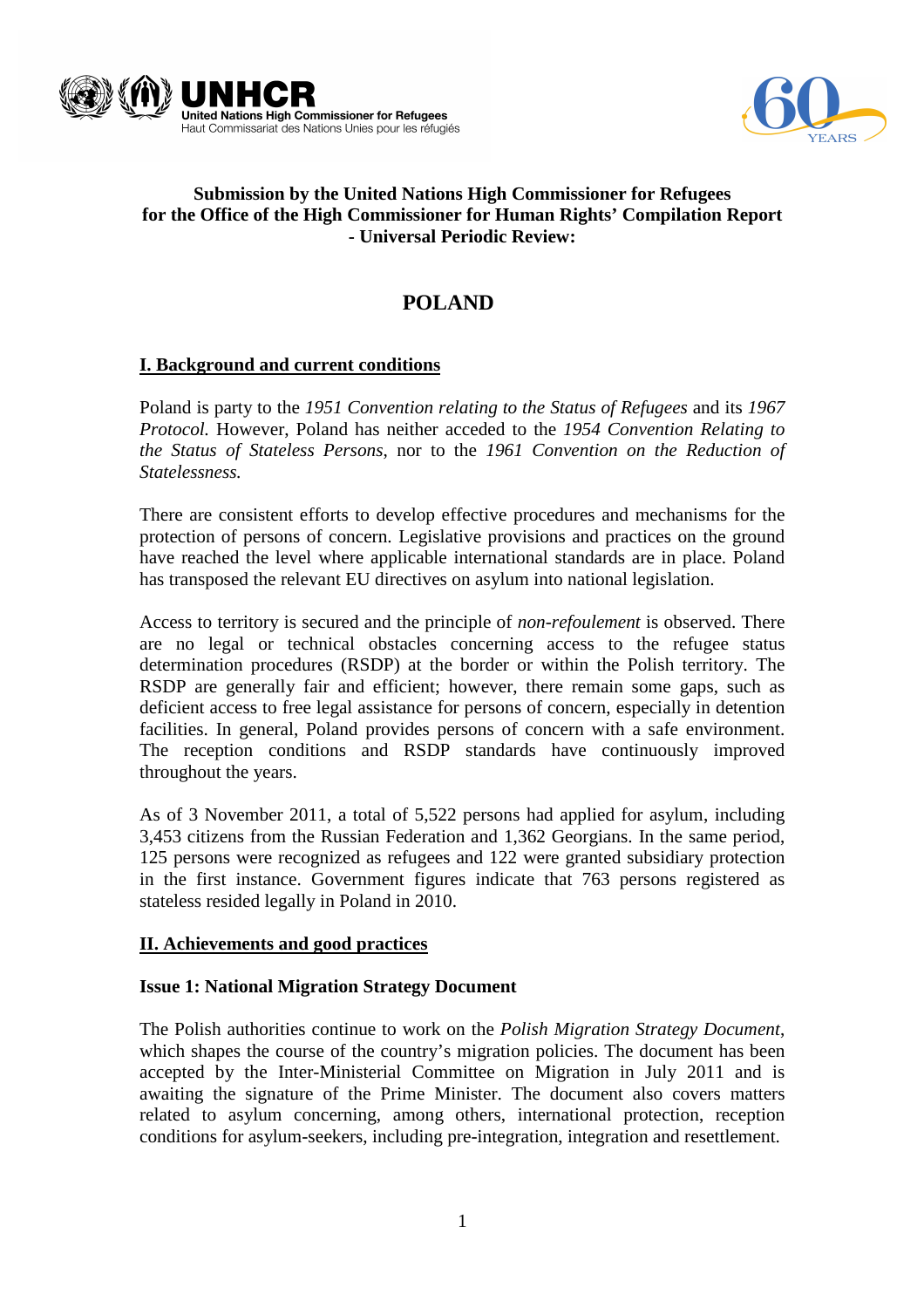## **Issue 2: Revised Law on granting protection to aliens on the territory of the Republic of Poland of 13 June 2003**

On 26 August 2011, President Bronislaw Komorowski signed the *Law on Legalization of Stay of Some Foreigners on the Territory of the Republic of Poland and on the Amendment to the Act on Granting Protection to Foreigners within the Territory of the Republic of Poland and Act on Foreigners*. The law introduces, *inter alia*, regularization of stay of undocumented migrants and rejected asylum-seekers in Poland, as well as the concepts of resettlement and relocation. This law will enter into force on **1 January 2012.**

According to this law, asylum-seekers whose asylum applications were rejected by a final decision before 1 January 2010 and who since that date have, without interruption, stayed in Poland would be eligible to apply for legalization of their stay. This includes rejected asylum-seekers who have lodged repeated asylum applications, even if those asylum procedures are still pending.

The revised law introduces a new legal institution permitting resettlement, which allows for transfer of refugees from the country of first asylum to Poland. The role of UNHCR in resettlement is recognized and refugees recognized under UNHCR's mandate may benefit from the transfer.

# **III. Challenges**

 $\overline{a}$ 

#### **Issue 1: Lack of alternatives to detention for asylum-seekers**

In accordance with UNHCR Executive Committee Conclusion 44 of 13 October 1986, detention of asylum-seekers and refugees residing legally on the territory of the State should normally be avoided. If necessary, detention may be resorted to only on grounds prescribed by law in order to verify identity; to determine the elements on which the claim to refugee status or asylum is based; to deal with cases where refugees or asylum-seekers have destroyed their travel and/or identity documents; when fraudulent documents have been used in order to mislead the authorities of the State in which they intend to claim asylum; or to protect national security or public order. It has to be underlined, that in the opinion of UNHCR, the detention of asylumseekers is inherently undesirable.<sup>1</sup> This is even more so the case for vulnerable groups, such as single women, children, unaccompanied minors and those with special medical or psychological needs. Freedom from arbitrary detention is a fundamental human right and the use of detention is, in many instances, contrary to the norms and principles of international law.

In its concluding observations and recommendations on Poland<sup>2</sup>, the Human Rights Committee stated that:

18. The Committee is concerned about the absence of specific laws concerning the detention of foreigners after the deadline for their expulsion and that some have been detained in transit zones beyond the deadline of their expulsion without a court order. It also notes with concern reports of inadequate medical assistance in some detention centres for asylum-seekers, as well as of poor conditions in transit zones and deportation detention centres where foreign

<sup>&</sup>lt;sup>1</sup> UNHCR's Guidelines on Applicable Criteria and Standards relating to the Detention of Asylum-Seekers February 1999

<sup>&</sup>lt;sup>2</sup> CCPR/C/POL/CO/6,  $100<sup>th</sup>$  session, 15 November 2010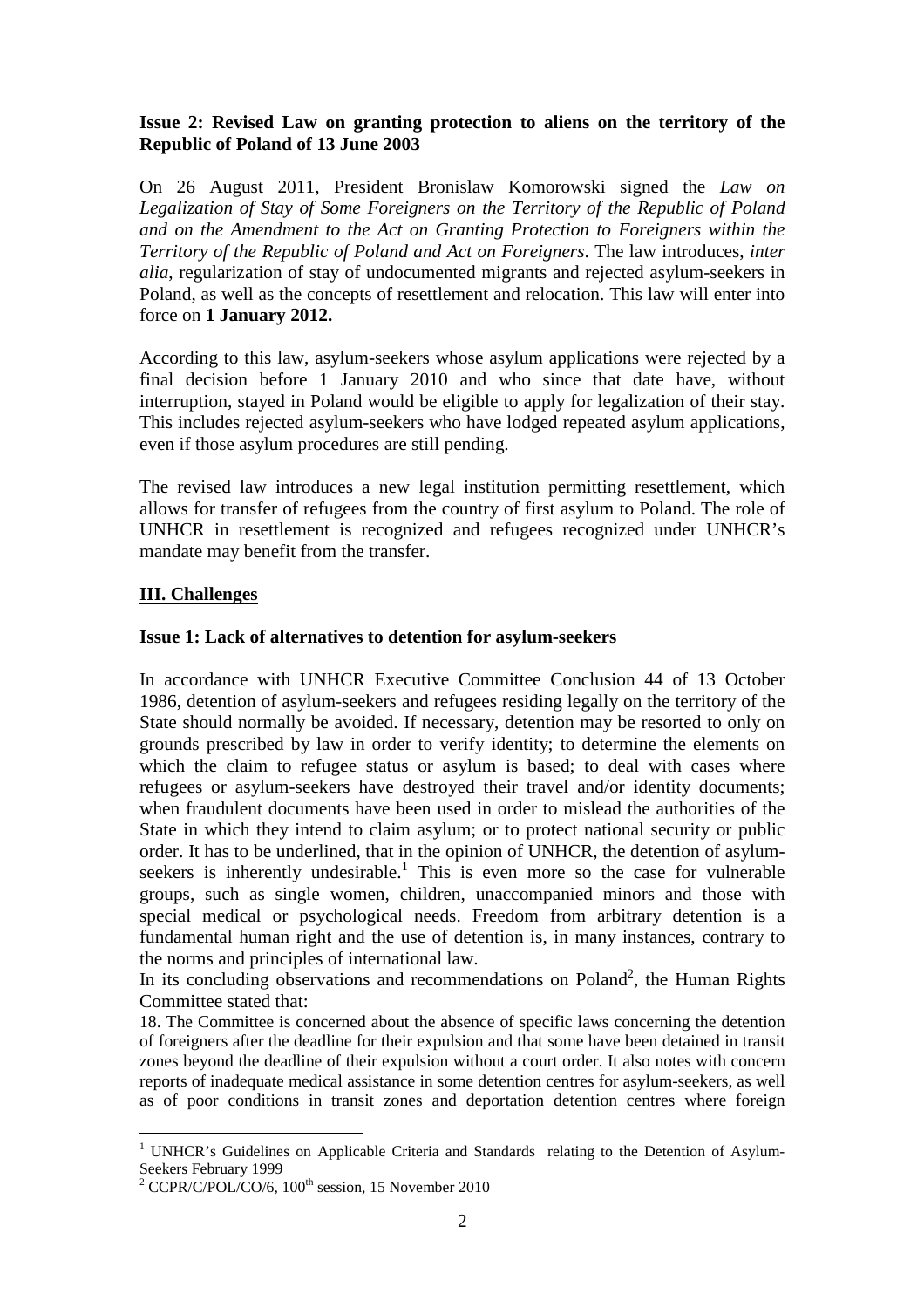nationals awaiting deportation are held. Finally, the Committee is concerned about reports that detained foreigners are often unable to learn about their rights, as boards containing such information are often displayed only in offices and interrogation rooms and only in Polish, and some interpreters are not sufficiently qualified to translate (art. 12 and 14).

**The State party should take measures to ensure that the detention of foreigners in transit zones is not excessively protracted and that, if the detention is to be extended, the decision is adopted by a court. The State party should ensure that the regime, services and material conditions in all deportation detention centres are in conformity with minimum international standards. Finally, the State party should ensure that detained foreigners have easy access to information on their rights, in a language they can understand, even if this requires the provision of a qualified interpreter.** 

Taking into account the above, UNHCR notes that the current grounds for detention provided by the national law are too broad according to applicable international human rights instruments, since the possibility to limit freedom of movement of persons legally staying on the Polish territory is linked neither to the necessity to protect national security, public order, public health or morals, nor to the rights and freedoms of others (Article 12 of the 1966 International Covenant on Civil and Political Rights). Irrespective of international standards on detention, UNHCR is also concerned with the fact that the current practice of the Polish authorities does not provide for the use of alternatives to detention.

The Agenda for Protection of UNHCR recommends States to more concertedly "explore alternative approaches to the detention of asylum-seekers and refugees and to abstain, in principle, from detaining children."<sup>3</sup> In its concluding observations and recommendations on Poland<sup>4</sup>, the Committee on the Rights of the Child also highlights this issue:

8. While noting that the general principles of the Convention on the Rights of the Child have been taken into account to some extent in the design and application of measures of implementation adopted by the State party under the Optional Protocol, the Committee is concerned that this has not been done fully. The Committee is particularly concerned that children's views are not given due consideration in all matters affecting them, including the creation of policies and programmes, and that this may be a consequence of the inadequate application of the principle of the right of the child to express his/her views and to have those views given due weight. The Committee is also concerned at discriminatory attitudes faced by some vulnerable children, including Roma children and asylum-seekers, which may affect their protection and prevent the full enjoyment of their rights as enshrined in the Optional Protocol.

**9. The Committee recommends that the general principles of the Convention on the Rights of the Child, in particular the principles of non-discrimination and respect of the views of the child, be included in all measures taken by the State party to implement the provisions of the Optional Protocol, including judicial or administrative proceedings.** 

#### **Issue 2: Access to legal assistance of asylum seekers:**

Access to legal assistance for asylum-seekers, especially those in detention, remains of concern to UNHCR. There is no state organized system for free legal aid in such cases; therefore the majority of the burden lies on NGOs providing legal assistance. These are, however, dependant on financial grants typically provided on a yearly

 $\overline{a}$ 

<sup>3</sup> UN High Commissioner for Refugees, *Agenda for Protection*, October 2003, Third edition, available at: http://www.unhcr.org/cgi-bin/texis/vtx/refworld/rwmain?docid=4714a1bf2&page=search

<sup>&</sup>lt;sup>4</sup> CRC/C/OPSC/POL/CO/1, 52<sup>nd</sup> session, 22 October 2009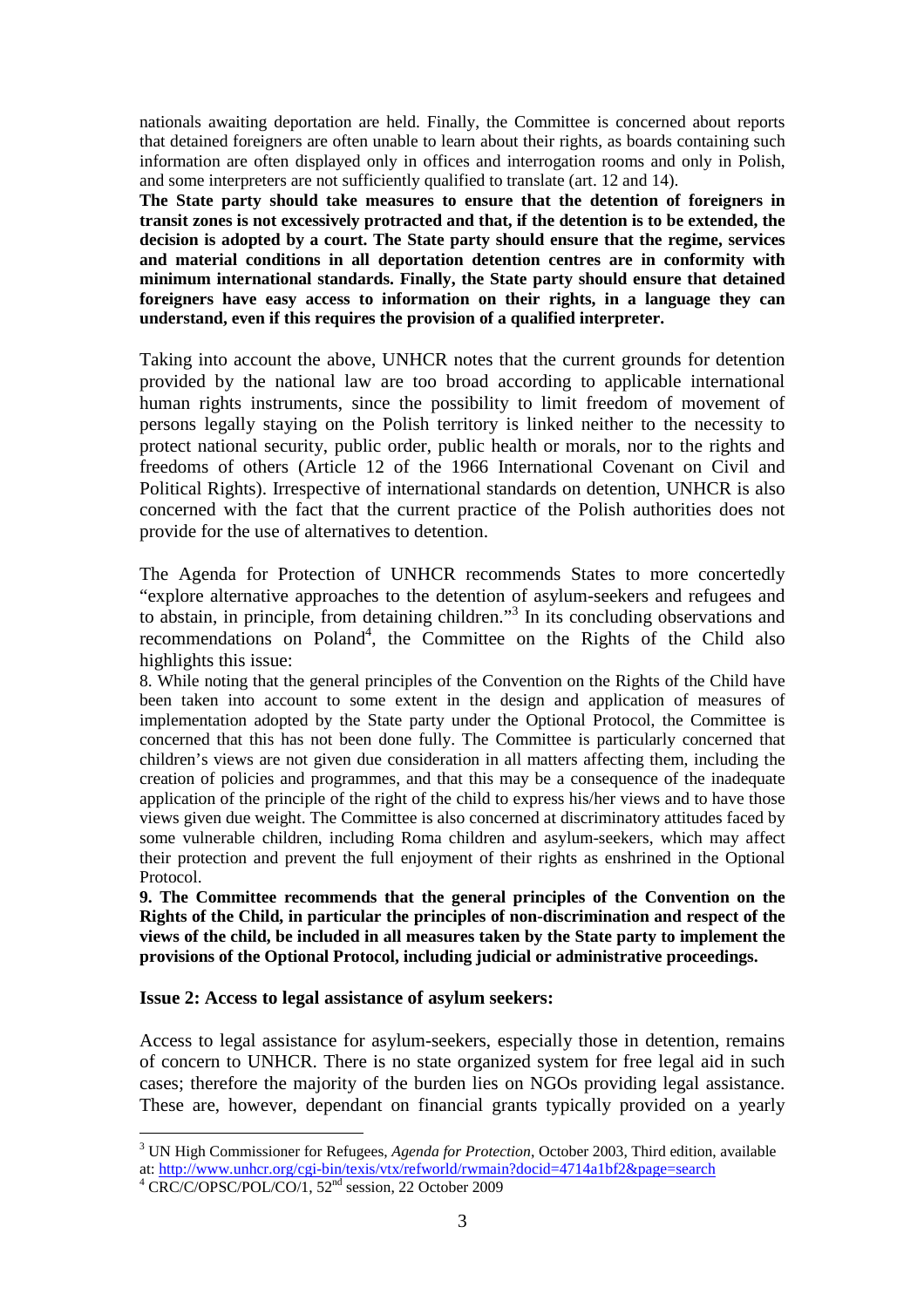basis, *inter alia*, by the European Refugee Fund, which limits the scope of assistance provided. Only a few NGOs travel to the detention facilities and only one does on a regular basis.

## **Issue 3: Access to housing for beneficiaries of international protection in Poland**

UNHCR notes that according to Polish law persons granted refugee status or subsidiary protection have the same rights and obligations as Polish nationals. However, despite these equal rights, UNHCR observes that many beneficiaries of international protection in Poland have no effective opportunity to exercise their rights to adequate housing, as required under the 1951 Convention and other international and regional human rights treaties. Safe, secure and affordable housing plays a critical role in determining overall health and well-being of beneficiaries of international protection, as well as providing a base from which they can start their new lives. In practice, they face *de facto* discrimination in access to housing.

According to the key findings of a research on homelessness among refugees in Poland conducted in 2010, the number of homeless refugees varies between 20% and 30% of the total refugee population. In the view of experts, all refugees are at risk of housing exclusion and homelessness in Poland, as integration support does not sufficiently help them to become independent economically, and their participation in the integration programme does not reduce the risk of homelessness. Large families and single mothers are particularly at risk of homelessness, as they face the prejudice of landlords reluctant to rent flats to them. As a result, some refugees opt to move to other EU Member States, despite the risk of being returned to Poland.

# **Issue 4: Xenophobic and discriminatory attitudes**

In general, the society is receptive towards asylum-seekers and persons granted international protection. However, it may be observed that the local communities do show xenophobic and discriminatory attitudes towards persons of concern, especially in terms of accepting the reception centres in their neighbourhoods. In January 2009, the Office for Foreigners had to close the reception centre in Katowice (300 km. south- west to Warsaw) due to the pressure by the city authorities. Despite interventions from the general public, the media and UNHCR, the authorities were not interested in changing their position. In 2010, similar pressure from the side of local society to close down a reception centre was observed in Lomza (120 km north – east to Warsaw). The incident was fuelled by the statement of a Member of Parliament about the necessity of closing the reception centre in the city. The Parliamentarian argued that the city lacked sufficient funds and capacity to host persons of concern.

During the period of 2009 - 2011, several incidents were reported in different locations, such as Lomza, Radom and Bialystok, showing existing tensions between populations of concern and the local society. The growing number of written and oral statements of xenophobic and discriminatory character was observed.

UNHCR is undertaking efforts, together with the Government, to minimize xenophobic attitudes in locations hosting reception centres for asylum-seekers. UNHCR cooperates with the Office of Ombudsman to counteract xenophobic and discriminatory attitudes towards persons of concern. The Office of Ombudsman is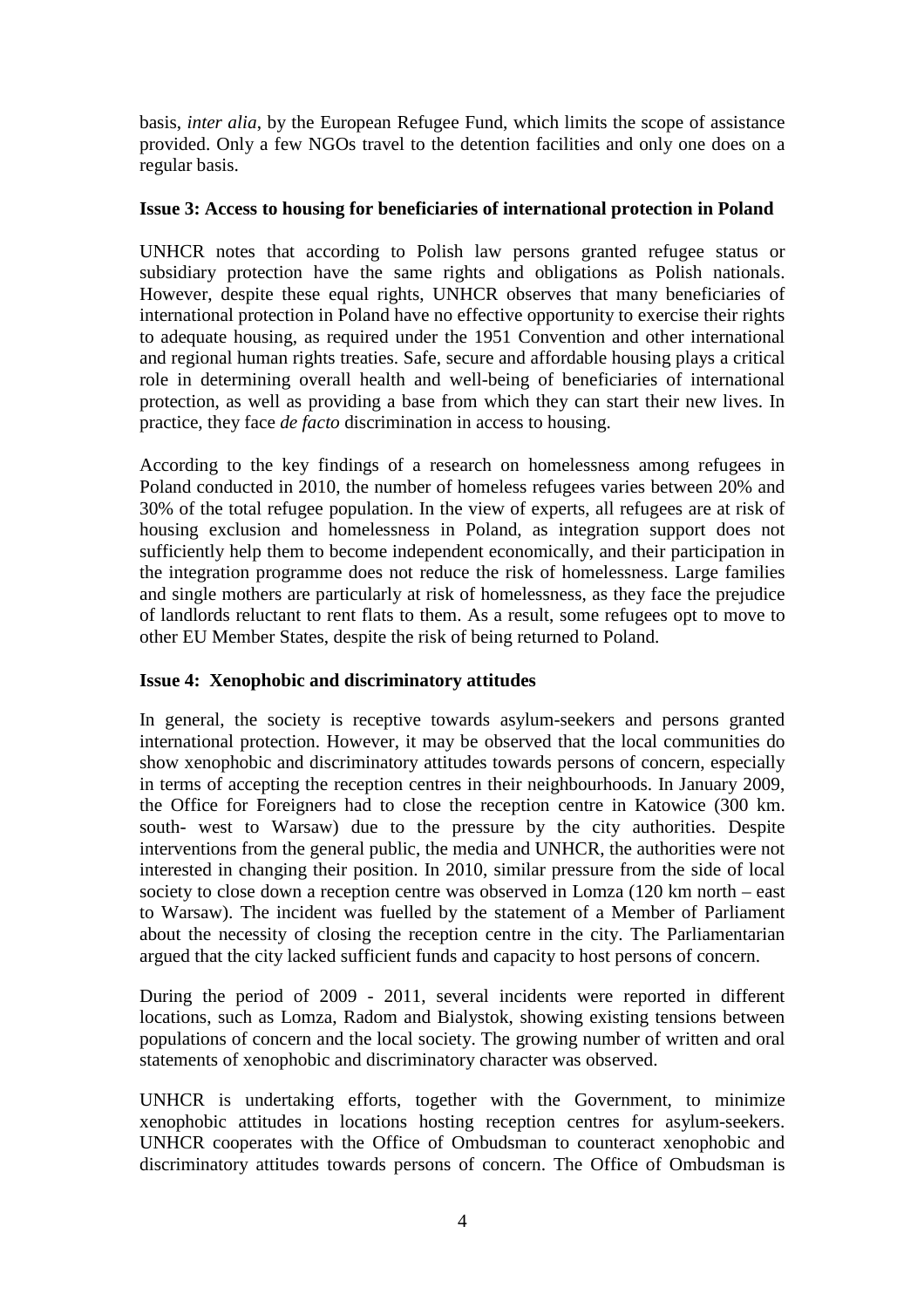compiling a detailed report on combating violence motivated by race, ethnicity or nationality, which will include recommendations and an in-depth analysis of the current situation in Poland. In this context we wish to refer to the concluding observations and recommendations following the CEDAW session on Poland:<sup>5</sup>

28. The Committee regrets the lack of data and information on the situation of certain groups of women and girls in Poland, including Roma, refugees, asylum seekers and migrants, who are particularly disadvantaged.

**29. The Committee requests the State party to collect quantitative and qualitative information on the situation of disadvantaged groups of women and girls in Poland. It calls upon the State party to ensure that their special needs in areas such as education, health care and protection from violence are met, and to support their integration into Polish society.** 

#### **Issue 5: Accession to UN Statelessness Conventions**

Poland is not a State party to the *1954 Convention on the Status of Stateless Persons* or the *1961 Convention on the Reduction of Statelessness*. Nevertheless, the legal order already in force clearly reflects the perception of statelessness as an undesirable situation. Moreover, the Polish legal regulations to a large extent meet the standards set out in the two international statelessness instruments. Nevertheless, the Polish Government has expressed reluctance to acceding to the 1954 Convention, while accession to the 1961 Convention depends on the future of the 2009 draft Law on Polish Citizenship.

Accession to the *1954 Convention relating to the Status of Stateless Persons* would establish a framework to protect such individuals and would work to avoid the detrimental effects of statelessness on individuals and society by ensuring minimum standards of treatment of stateless persons, providing such persons with stability and security, and ensuring that certain basic rights and needs are met.

Furthermore, the *1961 Convention on the Reduction of Statelessness* establishes an international framework to ensure the right of every person to a nationality by establishing safeguards to prevent statelessness at birth and later in life. This treaty is therefore complementary to standards contained in other human rights treaties. An increase in the number of States parties is essential to strengthening international efforts to prevent and reduce statelessness.

# **IV. Recommendations**

In view of the above, we would like to suggest to the Office of the High Commissioner for Human Rights to consider referring in its compilation report the following recommendations aimed at enhancing the protection of persons of concern to UNHCR in Poland:

**Issue 1:** Introduce alternative measures to detention for asylum-seekers and refugees.

**Issue 2:** Adopt legislation on legal assistance to address the specific needs of persons of concern to UNHCR.

<sup>&</sup>lt;sup>5</sup> CEDAW/C/POL/CO/6, 37<sup>th</sup> session, 2 February 2007